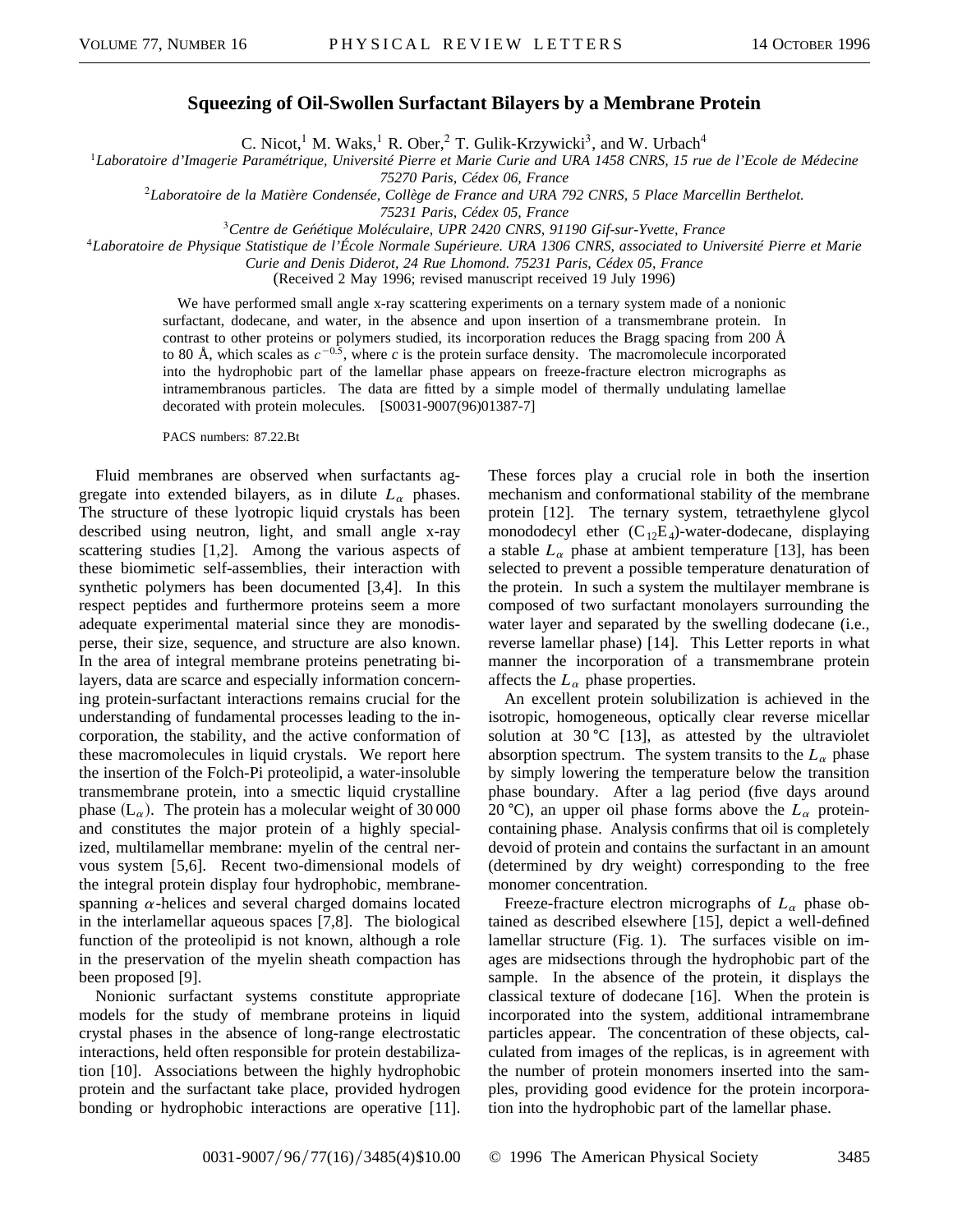

FIG. 1. Freeze-fracture electron micrographs of the  $L_{\alpha}$  phases before (A) and after proteolipid incorporation (B). The volume fractions of the different system components are respectively  $\Phi_{\text{surf}} = 0.49, \Phi_{\text{water}} = 0.18, \Phi_{\text{oil}} = 0.33$ . The bar represents a length of 500 nm. Interlayer distance measured on the micrographs is in good agreement with SAXS data. The protein concentration of the sample is  $2.35 \times 10^{-4}$ *M* and *C*, the protein-to-surfactant molar ratio, is  $1.85 \times 10^{-4}$ . Protein preparation as a precipitate in oil and its incorporation into the various phases are described in detail in Ref. [6].

To further characterize the system, small angle x-ray scattering (SAXS) [17] measurements were first performed in the absence of the protein at a constant  $(\Phi_{\text{water}}/\Phi_{\text{surf}})$ ratio of 0.58  $\pm$  0.01, used throughout the experiments ( $\Phi$ is the volume fraction). The linear plot of the Bragg spacing  $d_B$  versus the inverse of the membrane volume fraction  $\Phi_{\text{memb}} = \Phi_{\text{surf}} + \Phi_{\text{water}}$  in the 0.5–0.3 range, leads to a value of 50  $\pm$  3 Å for the membrane thickness  $\delta$ , according to the dilution law  $d_B = \delta/\Phi_{\text{memb}}$ , consistent with a simple geometric model of the lamellar phase (Nallet *et al.* [2]).

Figure 2 shows typical x-ray intensity scans of various  $L_{\alpha}$  phases as a function of the scattering vector  $q$ . The solubilization of the proteolipid at a protein-to-surfactant molar ratio  $C = 3.7 \times 10^{-4}$  induces, after the lag period, a large shift of the position of the wave vector peak *q*0, indicating clearly a decrease of the Bragg spacing  $d_B$ , in comparison with the peak measured for the proteinfree mixture. This result indicates that the protein has squeezed the lamellar phase. No such shift was detected after solubilization of water-soluble statistical polymers [4] or proteins, as shown for myelin basic protein on Fig. 2. The dramatic impact of the transmembrane protein incorporation on the liquid crystal phase is depicted in Fig. 3, showing that the decrease in the Bragg spacing  $d_B$  is dependent on the protein-to-surfactant molar ratio  $C$  since all the experimental points obtained at several  $\Phi$ values gather on one single curve.

In the inset of Fig. 2, the spectrum of an  $L_{\alpha}$  phase has been fitted to the Caillé model combining the membrane form factor and layer displacement thermal fluctuations [2,18]. We have used the line shape formula derived by Nallet, Laversanne, and Roux [2], which results from convolution of the thermally broadened peak for the finite size of well-oriented domains, with a Gaussian which



FIG. 2. Typical x-ray intensity scans of protein-free  $(\triangle)$ and proteolipid-containing  $(\nabla)$   $L_{\alpha}$  phases at a surfactant volume fraction  $\Phi_{\text{surf}} = 0.18$  and at a protein-to-surfactant molar ratio *C* of  $3.7 \times 10^{-4}$ . Myelin basic protein (O) is at  $C = 3.3 \times 10^{-4}$ . From the peak position  $q_0$  the Bragg distance  $d_B = 2\pi/q_0$  is deduced. The x-ray small angle scattering experimental set-up has been described previously [17]. SAXS experiments have been performed on unoriented ("powder") samples. For these samples the tails of scattered peaks decay, according to the power law behavior  $S(q)$  =  $\int q - q_0|^p$  with p close to 1- $\eta$ . The inset shows a fit of the spectrum of the proteolipid-containing  $L_{\alpha}$  phase at  $\Phi_{\text{surf}} =$ 0.18 and at the protein-to-surfactant molar ratio  $C = 3.3 \times$ 10<sup>-4</sup>. The fitted values are  $\eta = 0.63$ ,  $q_0 = 0.07 \text{ Å}^{-1}$ , and  $\Delta q = 0.005 \text{ Å}^{-1}$  [2].

represents the experimental resolution and an additional line broadening due to the deformation of individual lamellae  $\Delta q$ . For values of  $C < 3 \times 10^{-4}$  the small angle scattering is prevalent and the model is no more



FIG. 3. Plot of the Bragg spacing obtained from the position of the maximum intensity Bragg peak  $q_0$  as a function of protein-to-surfactant molar ratio *C*, measured at several different  $\Phi_{\text{surf}}$  values 0.18 (O), 0.12 ( $\square$ ), and 0.08 ( $\blacklozenge$ ). For values of  $C < 3 \times 10^{-4}$ , small angle scattering has been taken into account for the determination of  $q_0$  value. The drop in the Bragg distance reaches an asymptote around 80 Å, a value which is independent of the surfactant volume fraction. All experimental points gather on a single curve. The solid line is the fit by Eq.  $(2)$ .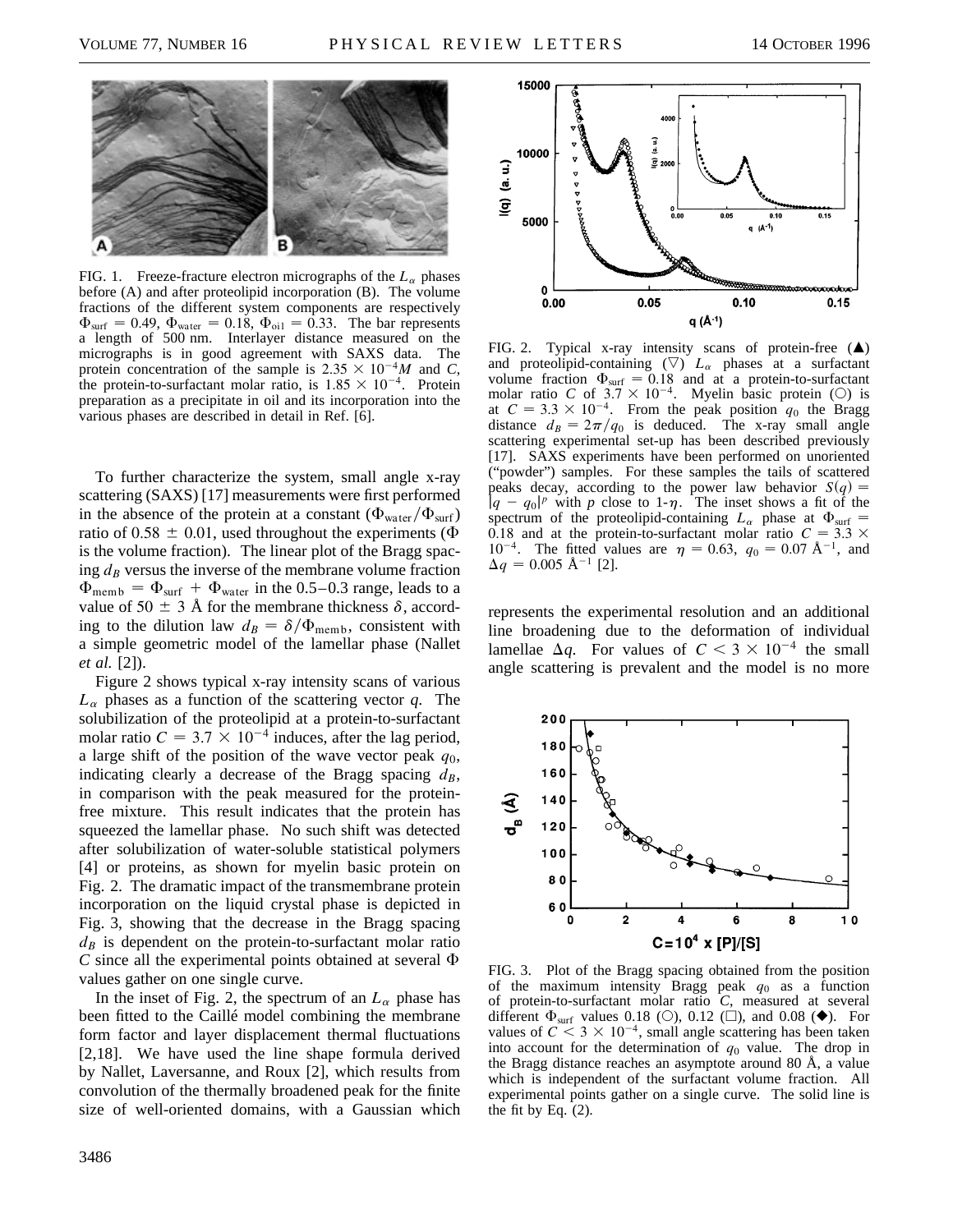valid. For  $C > 3 \times 10^{-4}$  the fitting parameters are the wave vector of the peak position  $q_0$ ,  $\Delta q$ , and  $\eta$  the Landau-Peierls exponent [19,20], which is related to the bending rigidity constant of the lamella,  $\kappa$ , to the layer modulus for compression, *B*, at constant chemical potential and to  $q_0$ :

$$
\eta = \frac{q_0^2 k_B T}{8\pi\sqrt{K\overline{B}}}, \quad K = \frac{\kappa}{d_B}.
$$
 (1)

The fitted  $q_0$  values were consistent with the values used in Fig. 3.

Now we consider the possible interpretation of the data presented in Fig. 3. Helfrich has shown that membrane spontaneous thermal fluctuations introduce a long-range entropic force, which stabilizes uncharged, swollen lamellar phases [20]. The mean interlamellar distance  $d_m$  is easily computed in the framework of harmonic approximation of membrane undulation. For a membrane with vanishing surface tension, the amplitude of thermal undulations is in order of a characteristic membrane dimension  $\xi$  and  $d_m = A(T, \kappa)\xi$ . The value of the parameter  $A(T, \kappa)$  is model dependent [20,21].

We consider now a membrane decorated with proteins. Let  $\ell$  be the mean distance between two neighboring proteins within a same lamella. Since the number of protein molecules incorporated within a single membrane is proportional to the total protein-to-surfactant ratio, the mean surface per protein is in order of  $\ell^2 \approx c^{-1}$  (where *c* is the number of protein molecules per cm<sup>2</sup>). As long as  $\ell$ is  $>\xi$ , we can expect  $d_m$  to be independent of *c*. However, when *c* increases,  $\ell$  becomes  $\leq \xi$  then  $\ell$  becomes the pertinent length and therefore  $d_m = A(T, \kappa) c^{-0.5}$ . This very rough model allows us to relate the repeat distance  $d_B$ obtained from the x-ray data to the membrane thickness  $\delta$ and to the interlamellar distance *dm*:

$$
d_B = \delta + d_m = \delta + A(T, \kappa) c^{-0.5}.
$$
 (2)

The solid line drawn through the data of Fig. 3 results from a fit by Eq. (2) and illustrates the predictive capability of the model. In addition, an estimation of the membrane bending modulus  $\kappa$  can be extracted from the data [22]:  $\kappa \approx 3k_BT$  and  $\delta \approx 42 \pm 5$  Å, in good agreement with the value of  $\delta$  as deduced previously from a plot of  $d_B$  vs  $\Phi_{\text{memb}}$ .

Figure 4 illustrates the variation of  $\eta^{0.5}$  as a function of  $1/d_B$ . The observed decrease of the value of  $\eta$  with  $1/d_B$ is due to an increase of  $K\overline{B}$  for the protein-containing bilayers. The interaction between bilayers induced by the protein is supported by visual observation of a gellike behavior of the protein-containing  $L_{\alpha}$  phase, not seen in a protein-free phase at an identical interlamellar distance *dm*. Independent measurements of *K* and *B* could possibly be done on oriented samples to measure their dependence on protein concentration. However, presently, highly oriented  $L_{\alpha}$  phase containing the protein is difficult to achieve. In Fig. 4, the data are fitted by the theoretical prediction of thermally stabilized bilayers [23]



FIG. 4. Plot of the Landau-Peierls exponent  $\eta$  resulting from fits of the data  $I(q)$  in the lamellar  $L_{\alpha}$  phase. The straight line represents the fit of  $\eta$  according to the Helfrich theory, with  $\eta^{0.5}$  = a (1- $\delta/d_B$ ), where  $d_B$  is the Bragg distance and  $\delta$ <sub>s</sub> the membrane thickness [23]. From the slope  $\delta = 38 \pm 7$  Å is deduced.

 $\eta = a(1 - \delta/d_B)^2$ , where *a* is a constant on the order of 1. From the fit one gets  $a = 1.14$  and  $\delta = 38 \pm 7$  Å, in fair agreement with  $\delta$  values determined above.

Finally, the behavior of lamellar phases after adsorption of macromolecules has been previously modeled [24,25]. Depending on concentration, the presence of attractive forces mediated by adsorbed, but not penetrating macromolecules, has been described to overcome the repulsive Helfrich interaction. Polymer confinement has also been described inside the bilayer of a lamellar phase controlled by Helfrich forces. A possible modification of the mechanical bilayer properties was observed by the investigators, but without any significative  $d_B(C)$  dependence [4].

In the present report, in order to account for the observed  $d_B(C)$  variations, we have used the Helfrich approach, where we have simply introduced a pertinent length related to the amount of the macromolecule added to the phase. Even if it agrees with our data, we are fully aware that the model is oversimplified. For example, the modifications of the membrane in the vicinity of the inclusion have not been accounted for. One interesting finding is that the biological macromolecule does not behave at all as statistical polymers do, even if they are included inside the bilayer [4]. One reason could be that these more flexible molecules spread over the bilayer on scales much larger than the persistence length of the membrane.

In contrast, the more rigid, spanning  $\alpha$ -helices of the transmembrane proteolipid may induce a more localized membrane deformation, bringing two surfactant layers closer to each other. The squeezing process excludes most of the swelling oil, reduces the interlamellar distance, thus enabling the protein to establish links bridging two membranes. The final Bragg distance measured  $(d_B = 80 \text{ Å})$  represents an average value between the protein anchor points (the length of one  $\alpha$ -helix is around 36 Å) and the maximum distance allowed for the membrane to fluctuate.